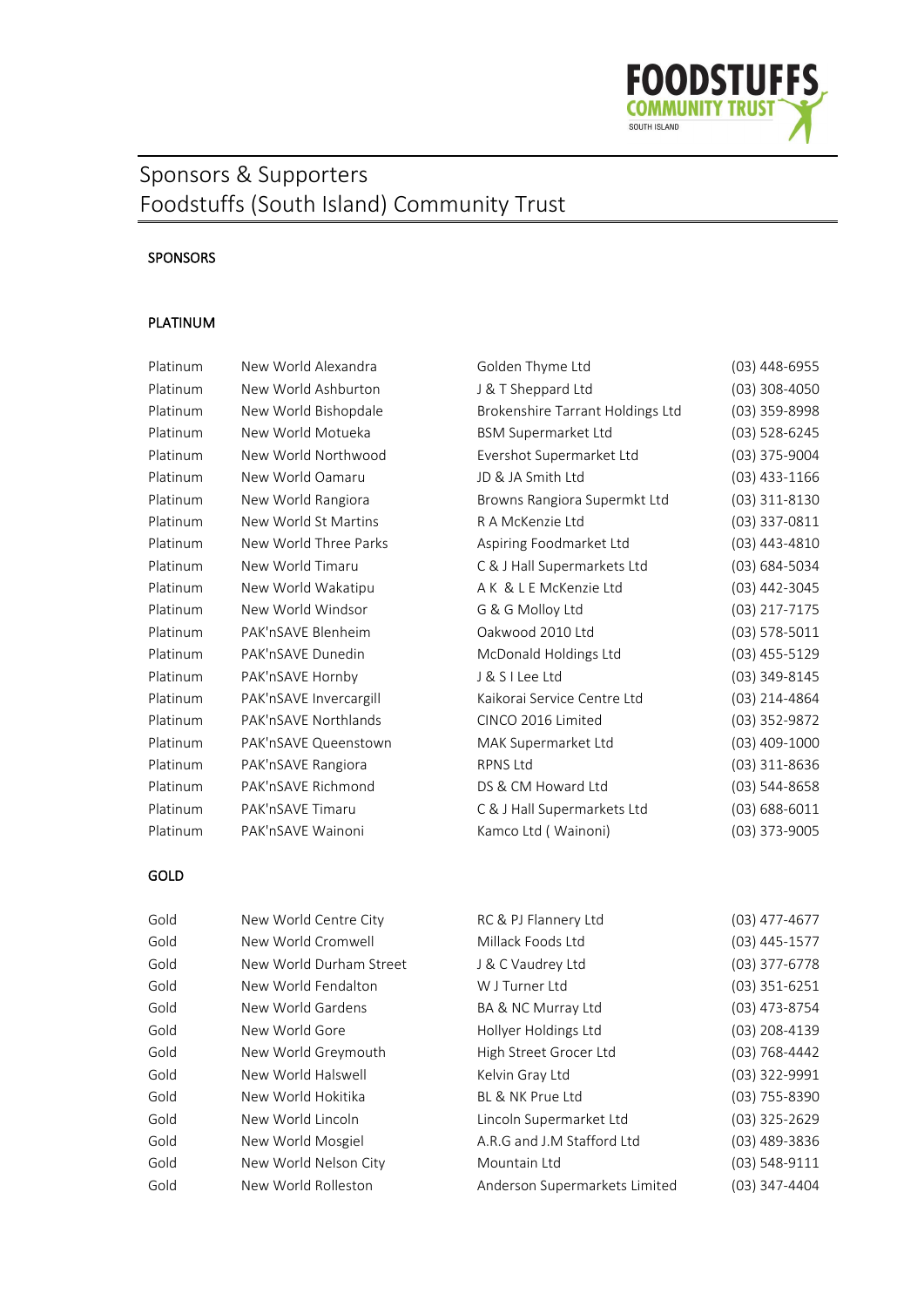| New World Stanmore  | GB Boock Supermarkets Ltd      | $(03)$ 389-7617   |
|---------------------|--------------------------------|-------------------|
| New World Stoke     | Steele's Hanmer Foodmarket Ltd | $(03)$ 547-7788   |
| New World Waimate   | Greta Enterprises Ltd          | $(03) 689 - 8107$ |
| New World Wanaka    | Purcell Supermarkets Ltd       | $(03)$ 443-0048   |
| New World Westport  | Parry Acklin Ltd               | $(03)$ 789-7669   |
| PAK'nSAVE Moorhouse | JB & JM Williams Ltd           | $(03)$ 377-1000   |
|                     |                                |                   |

### SILVER

| Silver | New World Balclutha  | <b>BASNEF Ltd</b>             | $(03)$ 418-2850   |
|--------|----------------------|-------------------------------|-------------------|
| Silver | New World Blenheim   | A M & M E Shore Ltd           | $(03)$ 520-9030   |
| Silver | New World Elles Road | <b>B</b> J Patton Ltd         | $(03)$ 218-6811   |
| Silver | New World Ferry Road | Croftwood 2012 Ltd            | $(03)$ 384-1140   |
| Silver | New World Ilam       | Blackburn Retail Holdings Ltd | $(03)$ 353-5646   |
| Silver | New World Kaiapoi    | Scott Management Services Ltd | $(03) 545 - 0912$ |
| Silver | New World Kaikoura   | Tulls Supermarket Ltd         | $(03)$ 319-5723   |
| Silver | New World Prestons   | Prestons Supermarket Ltd      | $(03)$ 385-2056   |
| Silver | New World Temuka     | Adrianleigh Ltd               | $(03)$ 615-7770   |
| Silver | New World Waitaki    | Powells Supermarket Ltd       | $(03)$ 437-1908   |
| Silver | New World Wigram     | Wigram Supermarket Limited    | $(03)$ 322-5730   |
| Silver | New World Winton     | M & KD Trading Ltd            | $(03)$ 236-7120   |
| Silver | PAK'nSAVE Riccarton  | SC & JD McDonald Ltd          | $(03)$ 348-9727   |
| Silver | Havelock Four Square | Aladdin Group Ltd             | $(03)$ 574-2622   |

## BRONZE

| Bronze | Akaroa Four Square         | J A Ingram Ltd               | (03) 304-7054     |
|--------|----------------------------|------------------------------|-------------------|
| Bronze | Alexandra Four Square      | S & M Entwisle Ltd           | $(03)$ 448-8598   |
| Bronze | Ascot Four Square          | Stockbridge Ltd              | $(03)$ 217-7106   |
| Bronze | Atawhai Four Square        | PF Futures 2016 Ltd          | $(03) 545 - 0912$ |
| Bronze | <b>Bluff Four Square</b>   | South As Groceries Ltd       | (03) 212-8179     |
| Bronze | Cheviot Four Square        | Allison Supermarkets Ltd     | (03) 319-8849     |
| Bronze | Clyde Four Square          | Goodger Supermarket Ltd      | $(03)$ 449-2718   |
| Bronze | Culverden Four Square      | Whittleston Investments Ltd  | $(03)$ 315-8020   |
| Bronze | Fairlie Four Square        | The Candy Company Ltd        | $(03) 685 - 8081$ |
| Bronze | Franz Josef Four Square    | CMR Jones Ltd                | $(03) 752 - 0177$ |
| Bronze | Hanmer Springs Four Square | A-Jay Investments Ltd        | $(03)$ 315-7190   |
| Bronze | Hawarden Four Square       | D J & W J Hodgen Ltd         | $(03)$ 314-4037   |
| Bronze | Lumsden Four Square        | <b>GC Traders Limited</b>    | $(03)$ 248-7143   |
| Bronze | MacKenzie Four Square      | SA & OS Petrie Ltd           | $(03)$ 435-3262   |
| Bronze | Maniototo Four Square      | Maniototo Supermarket Ltd    | $(03)$ 444-9021   |
| Bronze | Mapua Four Square          | McFadden Foodmarket Ltd      | (03) 540-2890     |
| Bronze | Mataura Four Square        | LAB Holdings NZ Ltd          | (03) 203-8490     |
| Bronze | Murchison Four Square      | Murchison Supermarket Ltd    | $(03)$ 523-9007   |
| Bronze | Netherby Four Square       | Woods Supermarket Ltd        | $(03)$ 308-6020   |
| Bronze | Newfield Four Square       | <b>GNUOY Investments Ltd</b> | $(03)$ 216-8266   |
| Bronze | Omarama Four Square        | <b>NOLB Ltd</b>              | $(03)$ 438-9895   |
| Bronze | Owaka Four Square          | RPF Holdings 2017 Ltd        | (03) 415-8201     |